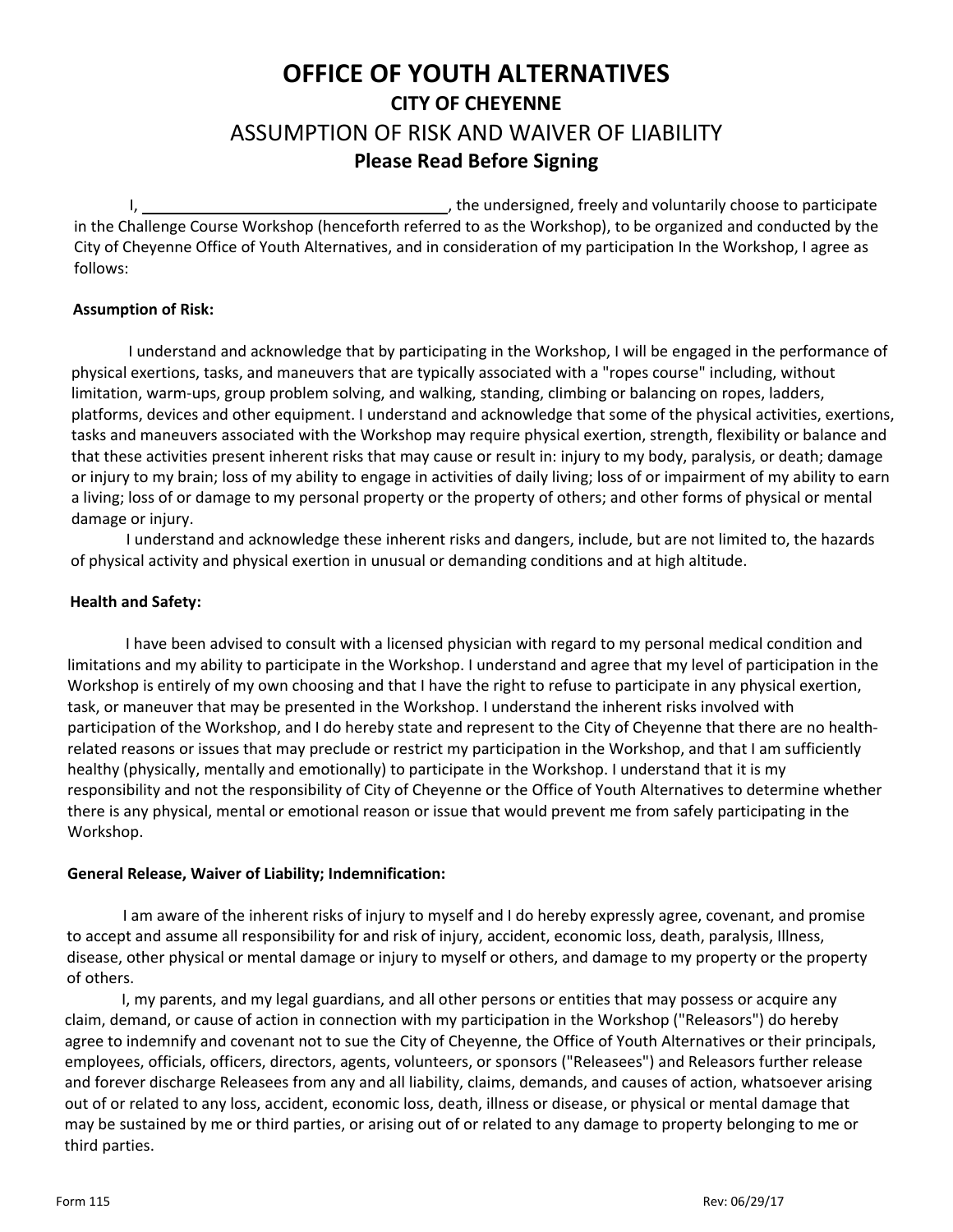#### **Signature:**

By signing this Assumption of Risk and Waiver of Liability, I do hereby represent that I have read and understand the terms and conditions of this document and I agree to be bound by its terms and conditions. I do further acknowledge and agree that I have been given the opportunity to consult with legal counsel prior to signing this document. I agree to refrain from any behavior that may be considered, in the opinion of the City of Cheyenne or the Office of Youth Alternatives, to be disruptive or that may pose unreasonable risks of injury to myself or others and I will obey all directions and instructions to promote the safety and comfort of myself and others.

I acknowledge that no representations, statements or inducements, oral or written, which vary the terms and conditions of this Assumption of Risk and Wavier of Liability have been made by the City of Cheyenne or the Office of Youth Alternatives.

This Assumption of Risk and Waiver of Liability shall be governed by the laws of the State of Wyoming which shall be the forum for any claims, demands, actions or cause of action, or lawsuits filed under or incident to this Assumption of Risk and Waiver of Liability.

| Name of Participant                                                             | Date |
|---------------------------------------------------------------------------------|------|
| Signature of Participant                                                        | Date |
| Signature of Parent/Legal Guardian<br>(if participant is under 18 years of age) | Date |

#### **REPRESENTATION AND EMERGENCY AUTHORIZATION**

The attached health history is correct as far as I know, and I believe that my health is satisfactory to participate in challenge course activities.

I hereby authorize the City of Cheyenne or the Office of Youth Alternatives to call for medical assistance and to respond to any medical emergency that may arise during or as a result of my participation in the Workshop. Should the medical personnel deem necessary, I hereby consent to medical examination, diagnosis and treatment, including the administration of anesthesia and the performance of surgery. I agree to be responsible for the costs and expenses of any such medical examination, diagnosis or treatment and I release the City of Cheyenne and the Office of Youth Alternatives from liability for such costs and expenses.

<u> 1989 - Johann Harry Harry Harry Harry Harry Harry Harry Harry Harry Harry Harry Harry Harry Harry Harry Harry</u>

<u> 1980 - Jan Sarajević, politik i postala i postala i svjetski postala i svoji s postala i svoji s središti i p</u>

| Signature of Participant (or Parent/Legal Guardian if under 18) | Date |
|-----------------------------------------------------------------|------|
|-----------------------------------------------------------------|------|

witness **Date**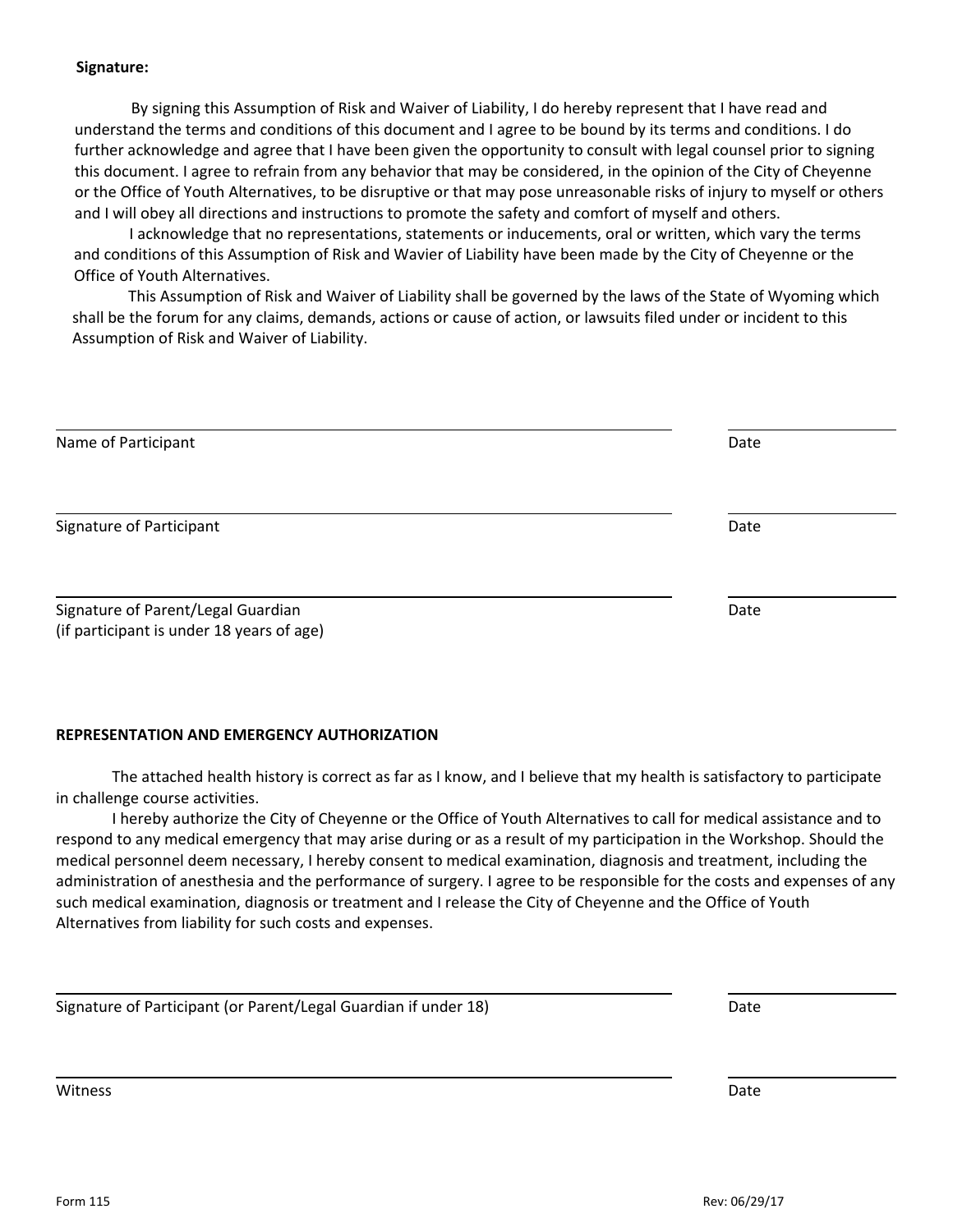### **HEALTH STATEMENT**

The proposed activity provided by City of Cheyenne/Office of Youth Alternatives requires participation in physical exercises which are, by their nature, physically demanding. Many of the activities will challenge you, and cause surges in blood pressure and pulse rates. It is imperative that you are free of any heart related or other diseases. Therefore, all participants must be free of medical or physical conditions which might create undue risks to themselves or any others who depend on them. Good physical condition will increase your enjoyment of the outdoor activities. If there is any doubt about your ability to safely participate in this experience, you should have a physical examination.

|                                                                                                                                                                                                                                      | Gender: ______________________                                                                                 |
|--------------------------------------------------------------------------------------------------------------------------------------------------------------------------------------------------------------------------------------|----------------------------------------------------------------------------------------------------------------|
|                                                                                                                                                                                                                                      |                                                                                                                |
|                                                                                                                                                                                                                                      | Age: North Manager (1995)                                                                                      |
|                                                                                                                                                                                                                                      | $SSN: \underline{\hspace{2.5cm}}$                                                                              |
|                                                                                                                                                                                                                                      | Date of Last Exam: 1988                                                                                        |
|                                                                                                                                                                                                                                      |                                                                                                                |
|                                                                                                                                                                                                                                      |                                                                                                                |
|                                                                                                                                                                                                                                      | Home Ph.: New York Phase Phase Phase Phase Phase Phase Phase Phase Phase Phase Phase Phase Phase Phase Phase P |
| <b>HEALTH HISTORY:</b> (Circle the appropriate answer and describe any YES answers.)                                                                                                                                                 |                                                                                                                |
| 1. Do you have heart problems? Yes No                                                                                                                                                                                                |                                                                                                                |
| Note: If you have had heart related problems, you will need a release from a physician to do high elements training.                                                                                                                 |                                                                                                                |
|                                                                                                                                                                                                                                      |                                                                                                                |
|                                                                                                                                                                                                                                      |                                                                                                                |
|                                                                                                                                                                                                                                      |                                                                                                                |
| 5. Do you smoke? Yes No <b>contract the contract of the contract of the contract of the contract of the contract of the contract of the contract of the contract of the contract of the contract of the contract of the contract</b> |                                                                                                                |
|                                                                                                                                                                                                                                      |                                                                                                                |
|                                                                                                                                                                                                                                      |                                                                                                                |
|                                                                                                                                                                                                                                      |                                                                                                                |
|                                                                                                                                                                                                                                      |                                                                                                                |
|                                                                                                                                                                                                                                      |                                                                                                                |
|                                                                                                                                                                                                                                      |                                                                                                                |
|                                                                                                                                                                                                                                      |                                                                                                                |
|                                                                                                                                                                                                                                      |                                                                                                                |
| 13. Do you have diabetes? Yes No experience with the state of the state of the state of the state of the state of the state of the state of the state of the state of the state of the state of the state of the state of the        |                                                                                                                |
| 14. Are you pregnant? Yes No                                                                                                                                                                                                         |                                                                                                                |
|                                                                                                                                                                                                                                      |                                                                                                                |
|                                                                                                                                                                                                                                      |                                                                                                                |
| 17. Do you have medical insurance? Yes No                                                                                                                                                                                            |                                                                                                                |
|                                                                                                                                                                                                                                      |                                                                                                                |
| Other health information:                                                                                                                                                                                                            |                                                                                                                |